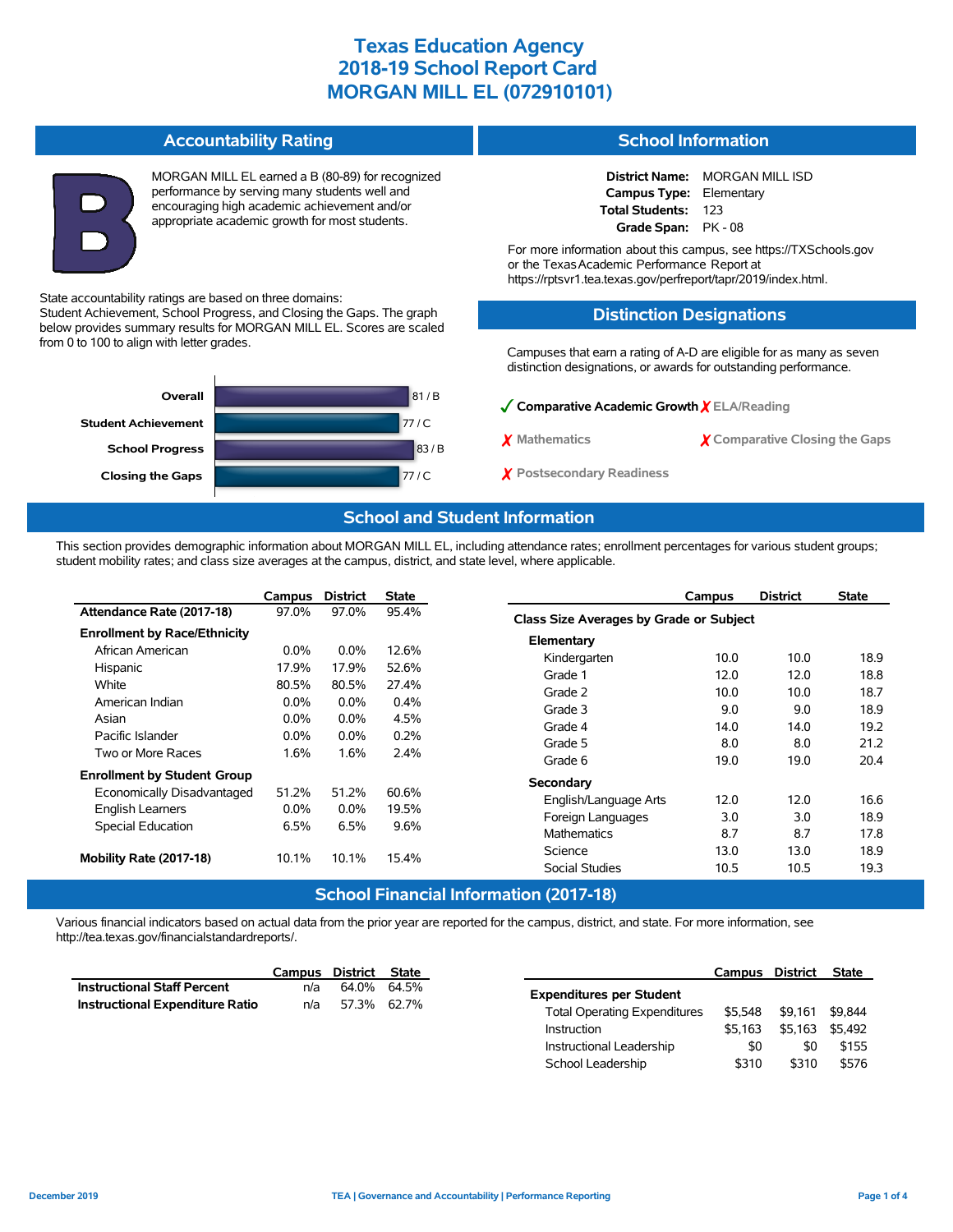### **STAAR Outcomes**

This section provides STAAR performance and Academic Growth outcomes. Academic Growth measures whether students are maintaining performance or improving from year to year.

|                                                                                |      |              |     |     | African                           |        |       | American |       | Pacific                  | More                               | Econ     |
|--------------------------------------------------------------------------------|------|--------------|-----|-----|-----------------------------------|--------|-------|----------|-------|--------------------------|------------------------------------|----------|
|                                                                                |      | <b>State</b> |     |     | District Campus American Hispanic |        | White | Indian   | Asian | <b>Islander</b>          | Races                              | Disadv   |
| STAAR Performance Rates at Approaches Grade Level or Above (All Grades Tested) |      |              |     |     |                                   |        |       |          |       |                          |                                    |          |
| All Subjects                                                                   | 2019 | 78%          | 83% | 83% |                                   | 70%    | 87%   |          |       |                          |                                    | 73%      |
|                                                                                | 2018 | 77%          | 75% | 75% | $\overline{\phantom{a}}$          | 39%    | 82%   |          |       |                          | 88%                                | 52%      |
| ELA/Reading                                                                    | 2019 | 75%          | 88% | 88% | $\overline{\phantom{a}}$          | 69%    | 93%   |          |       | $\overline{\phantom{a}}$ | $\overline{a}$                     | 77%      |
|                                                                                | 2018 | 74%          | 78% | 78% | $\overline{\phantom{a}}$          | 50%    | 84%   |          |       |                          | *                                  | 58%      |
| Mathematics                                                                    | 2019 | 82%          | 85% | 85% | $\overline{\phantom{a}}$          | 81%    | 86%   |          |       |                          |                                    | 81%      |
|                                                                                | 2018 | 81%          | 68% | 68% | $\overline{\phantom{a}}$          | 21%    | 79%   |          |       |                          | *                                  | 35%      |
| Writing                                                                        | 2019 | 68%          | 66% | 66% | $\overline{a}$                    | 44%    | 75%   |          |       |                          |                                    | 31%      |
|                                                                                | 2018 | 66%          | 79% | 79% |                                   | $\ast$ | 75%   |          |       |                          | $\overline{\phantom{a}}$           | 75%      |
| Science                                                                        | 2019 | 81%          | 83% | 83% |                                   | $\ast$ | 87%   |          |       |                          | $\overline{\phantom{a}}$           | 89%      |
|                                                                                | 2018 | 80%          | 77% | 77% |                                   | $\ast$ | 88%   |          |       |                          | ∗                                  | 55%      |
| Social Studies                                                                 | 2019 | 81%          | 89% | 89% |                                   | $\ast$ | 86%   |          |       |                          | $\overline{\phantom{a}}$           | 83%      |
|                                                                                | 2018 | 78%          | 91% | 91% |                                   | $\ast$ | 88%   |          |       |                          | *                                  | 80%      |
|                                                                                |      |              |     |     |                                   |        |       |          |       |                          |                                    |          |
| STAAR Performance Rates at Meets Grade Level or Above (All Grades Tested)      |      |              |     |     |                                   |        |       |          |       |                          |                                    |          |
| All Subjects                                                                   | 2019 | 50%          | 46% | 46% | $\overline{a}$                    | 33%    | 50%   |          |       |                          | 50%                                | 28%      |
|                                                                                | 2018 | 48%          | 43% | 43% | $\overline{\phantom{a}}$          | 17%    | 48%   |          |       |                          |                                    | 20%      |
| <b>ELA/Reading</b>                                                             | 2019 | 48%          | 56% | 56% | $\overline{\phantom{a}}$          | 38%    | 61%   |          |       |                          | $\overline{\phantom{a}}$<br>$\ast$ | 37%      |
|                                                                                | 2018 | 46%          | 55% | 55% | $\overline{\phantom{a}}$          | 29%    | 59%   |          |       |                          |                                    | 29%      |
| Mathematics                                                                    | 2019 | 52%          | 37% | 37% | $\overline{\phantom{a}}$          | 25%    | 40%   |          |       |                          | *                                  | 19%      |
|                                                                                | 2018 | 50%          | 26% | 26% | $\overline{\phantom{a}}$          | 14%    | 30%   |          |       |                          |                                    | 3%       |
| Writing                                                                        | 2019 | 38%          | 45% | 45% | $\overline{a}$                    | 33%    | 50%   |          |       |                          | $\overline{\phantom{a}}$           | 15%      |
|                                                                                | 2018 | 41%          | 42% | 42% |                                   | $\ast$ | 50%   |          |       |                          |                                    | 25%      |
| Science                                                                        | 2019 | 54%          | 61% | 61% |                                   | $\ast$ | 67%   |          |       |                          |                                    | 56%      |
|                                                                                | 2018 | 51%          | 50% | 50% |                                   | $\ast$ | 58%   |          |       |                          | $\ast$                             | 36%      |
| Social Studies                                                                 | 2019 | 55%          | 11% | 11% |                                   | $\ast$ | 0%    |          |       |                          |                                    | 17%      |
|                                                                                | 2018 | 53%          | 55% | 55% |                                   | $\ast$ | 63%   |          |       |                          | $\ast$                             | 20%      |
| STAAR Performance Rates at Masters Grade Level (All Grades Tested)             |      |              |     |     |                                   |        |       |          |       |                          |                                    |          |
| All Subjects                                                                   | 2019 | 24%          | 21% | 21% | $\overline{a}$                    | 17%    | 22%   |          |       |                          |                                    | 10%      |
|                                                                                | 2018 | 22%          | 17% | 17% | $\overline{\phantom{a}}$          | 0%     | 21%   |          |       | $\overline{\phantom{a}}$ | 13%                                | 5%       |
| ELA/Reading                                                                    | 2019 | 21%          | 29% | 29% | $\overline{a}$                    | 19%    | 32%   |          |       |                          | $\overline{a}$                     | 13%      |
|                                                                                | 2018 | 19%          | 21% | 21% | $\overline{\phantom{a}}$          | 0%     | 25%   |          |       |                          | ∗                                  | 6%       |
| Mathematics                                                                    | 2019 | 26%          | 16% | 16% | $\overline{\phantom{a}}$          | 19%    | 16%   |          |       |                          |                                    | 6%       |
|                                                                                | 2018 | 24%          | 6%  | 6%  | $\overline{\phantom{a}}$          | 0%     | 8%    |          |       |                          | *                                  | $0\%$    |
| Writing                                                                        | 2019 | 14%          | 10% | 10% | $\overline{\phantom{a}}$          | 0%     | 15%   |          |       |                          | $\overline{a}$                     | $0\%$    |
|                                                                                | 2018 | 13%          | 11% | 11% | $\overline{\phantom{a}}$          | $\ast$ | 13%   |          |       |                          | $\overline{\phantom{a}}$           | 13%      |
| Science                                                                        | 2019 | 25%          | 28% | 28% |                                   | *      | 27%   |          |       |                          |                                    | 22%      |
|                                                                                | 2018 | 23%          | 30% | 30% |                                   | $\ast$ | 38%   |          |       |                          | $\ast$                             | 9%       |
| Social Studies                                                                 | 2019 | 33%          | 11% | 11% |                                   |        | $0\%$ |          |       |                          |                                    | 17%      |
|                                                                                | 2018 | 31%          | 36% | 36% |                                   | ∗      | 50%   |          |       |                          | $\ast$                             | $0\%$    |
|                                                                                |      |              |     |     |                                   |        |       |          |       |                          |                                    |          |
| Academic Growth Score (All Grades Tested)<br><b>Both Subjects</b>              | 2019 | 69           | 77  | 77  |                                   | 80     | 76    |          |       |                          |                                    | 78       |
|                                                                                | 2018 | 69           | 51  | 51  |                                   | 46     | 53    |          |       |                          | *                                  | 38       |
| ELA/Reading                                                                    | 2019 | 68           | 75  | 75  | $\overline{a}$                    | 67     | 78    |          |       |                          |                                    | 73       |
|                                                                                | 2018 | 69           | 62  | 62  | $\overline{a}$                    | 54     | 64    |          |       |                          | *                                  | 43       |
| <b>Mathematics</b>                                                             | 2019 | 70           | 79  | 79  |                                   | 93     |       |          |       |                          |                                    |          |
|                                                                                |      |              |     |     |                                   |        | 75    |          |       |                          |                                    | 82<br>32 |
|                                                                                | 2018 | 70           | 40  | 40  |                                   | 38     | 41    |          |       |                          |                                    |          |

? Indicates that the data for this item were statistically improbable or were reported outside a reasonable range.<br>- Indicates zero observations reported for this group.<br>\* Indicates results are masked due to small numbers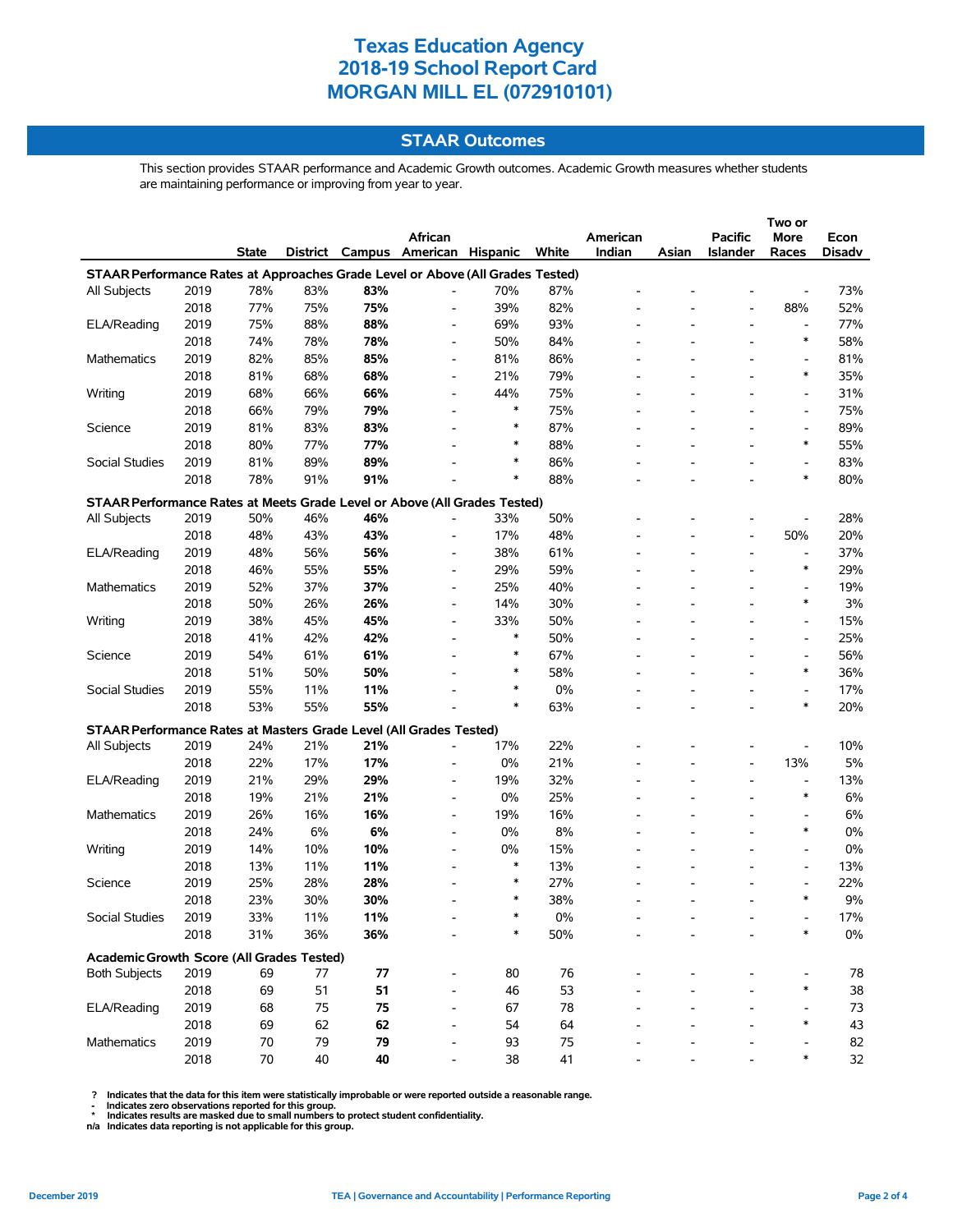### **Prior-Year Non-Proficient and Student Success Initiative STAAR Outcomes**

Progress of Prior-Year Non-Proficient Students shows STAAR performance rates for students who did not perform satisfactorily in 2017-18 but did in 2018-19. Student Success Initiative shows rates related to the requirement for students to demonstrate proficiency on the reading and mathematics STAAR in grades 5 and 8.

|                            |                                      |            |                                                   |                                                                       |                 |               |          |       | Two or          |       |        |  |
|----------------------------|--------------------------------------|------------|---------------------------------------------------|-----------------------------------------------------------------------|-----------------|---------------|----------|-------|-----------------|-------|--------|--|
|                            |                                      |            |                                                   | African                                                               |                 |               | American |       | <b>Pacific</b>  | More  | Econ   |  |
|                            | <b>State</b>                         |            |                                                   | District Campus American                                              | <b>Hispanic</b> | White         | Indian   | Asian | <b>Islander</b> | Races | Disadv |  |
|                            |                                      |            | Progress of Prior-Year Non-Proficient Students    |                                                                       |                 |               |          |       |                 |       |        |  |
| Sum of Grades 4-8          |                                      |            |                                                   |                                                                       |                 |               |          |       |                 |       |        |  |
| Reading                    |                                      |            |                                                   |                                                                       |                 |               |          |       |                 |       |        |  |
| 2019<br>2018               | 41%<br>38%                           | 56%<br>45% | 56%<br>45%                                        |                                                                       | 50%<br>$\ast$   | 60%<br>$\ast$ |          |       |                 |       | 57%    |  |
|                            |                                      |            |                                                   |                                                                       |                 |               |          |       |                 |       |        |  |
| <b>Mathematics</b><br>2019 | 45%                                  | 59%        | 59%                                               |                                                                       | 70%             | 50%           |          |       |                 |       | 67%    |  |
| 2018                       | 47%                                  | $\ast$     |                                                   |                                                                       | $\ast$          |               |          |       |                 |       |        |  |
|                            | <b>Students Success Initiative</b>   |            |                                                   |                                                                       |                 |               |          |       |                 |       |        |  |
|                            |                                      |            |                                                   |                                                                       |                 |               |          |       |                 |       |        |  |
| <b>Grade 5 Reading</b>     |                                      |            |                                                   |                                                                       |                 |               |          |       |                 |       |        |  |
| 2019                       | 78%                                  | 63%        | 63%                                               | Students Meeting Approaches Grade Level on First STAAR Administration | $\ast$          | 71%           |          |       |                 |       |        |  |
|                            |                                      |            |                                                   |                                                                       |                 |               |          |       |                 |       |        |  |
| 2019                       | 22%                                  | 38%        | Students Requiring Accelerated Instruction<br>38% |                                                                       | $\ast$          | 29%           |          |       |                 |       |        |  |
|                            | <b>STAAR Cumulative Met Standard</b> |            |                                                   |                                                                       |                 |               |          |       |                 |       |        |  |
| 2019                       | 86%                                  | 88%        | 88%                                               |                                                                       |                 | 86%           |          |       |                 |       |        |  |
|                            | <b>Grade 5 Mathematics</b>           |            |                                                   |                                                                       |                 |               |          |       |                 |       |        |  |
|                            |                                      |            |                                                   | Students Meeting Approaches Grade Level on First STAAR Administration |                 |               |          |       |                 |       |        |  |
| 2019                       | 83%                                  | 88%        | 88%                                               |                                                                       | $\ast$          | 86%           |          |       |                 |       |        |  |
|                            |                                      |            | Students Requiring Accelerated Instruction        |                                                                       |                 |               |          |       |                 |       |        |  |
| 2019                       | 17%                                  | 13%        | 13%                                               |                                                                       | $\ast$          | 14%           |          |       |                 |       |        |  |
|                            | <b>STAAR Cumulative Met Standard</b> |            |                                                   |                                                                       |                 |               |          |       |                 |       |        |  |
| 2019                       | 90%                                  | 88%        | 88%                                               |                                                                       |                 | 86%           |          |       |                 |       |        |  |
| <b>Grade 8 Reading</b>     |                                      |            |                                                   |                                                                       |                 |               |          |       |                 |       |        |  |
|                            |                                      |            |                                                   | Students Meeting Approaches Grade Level on First STAAR Administration |                 |               |          |       |                 |       |        |  |
| 2019                       | 78%                                  | 100%       | 100%                                              |                                                                       | $\ast$          | 100%          |          |       |                 |       | 100%   |  |
|                            | <b>STAAR Cumulative Met Standard</b> |            |                                                   |                                                                       |                 |               |          |       |                 |       |        |  |
| 2019                       | 85%                                  | 100%       | 100%                                              |                                                                       | $\ast$          | 100%          |          |       |                 |       | 100%   |  |
|                            | <b>Grade 8 Mathematics</b>           |            |                                                   |                                                                       |                 |               |          |       |                 |       |        |  |
|                            |                                      |            |                                                   | Students Meeting Approaches Grade Level on First STAAR Administration |                 |               |          |       |                 |       |        |  |
| 2019                       | 82%                                  | 89%        | 89%                                               |                                                                       | $\ast$          | 86%           |          |       |                 |       | 83%    |  |
|                            |                                      |            | Students Requiring Accelerated Instruction        |                                                                       |                 |               |          |       |                 |       |        |  |
| 2019                       | 18%                                  | 11%        | 11%                                               |                                                                       | $\ast$          | 14%           |          |       |                 |       | 17%    |  |
|                            | <b>STAAR Cumulative Met Standard</b> |            |                                                   |                                                                       |                 |               |          |       |                 |       |        |  |
| 2019                       | 88%                                  | 100%       | 100%                                              |                                                                       | $\ast$          | 100%          |          |       |                 |       | 100%   |  |

? Indicates that the data for this item were statistically improbable or were reported outside a reasonable range.<br>- Indicates zero observations reported for this group.<br>\* Indicates results are masked due to small numbers